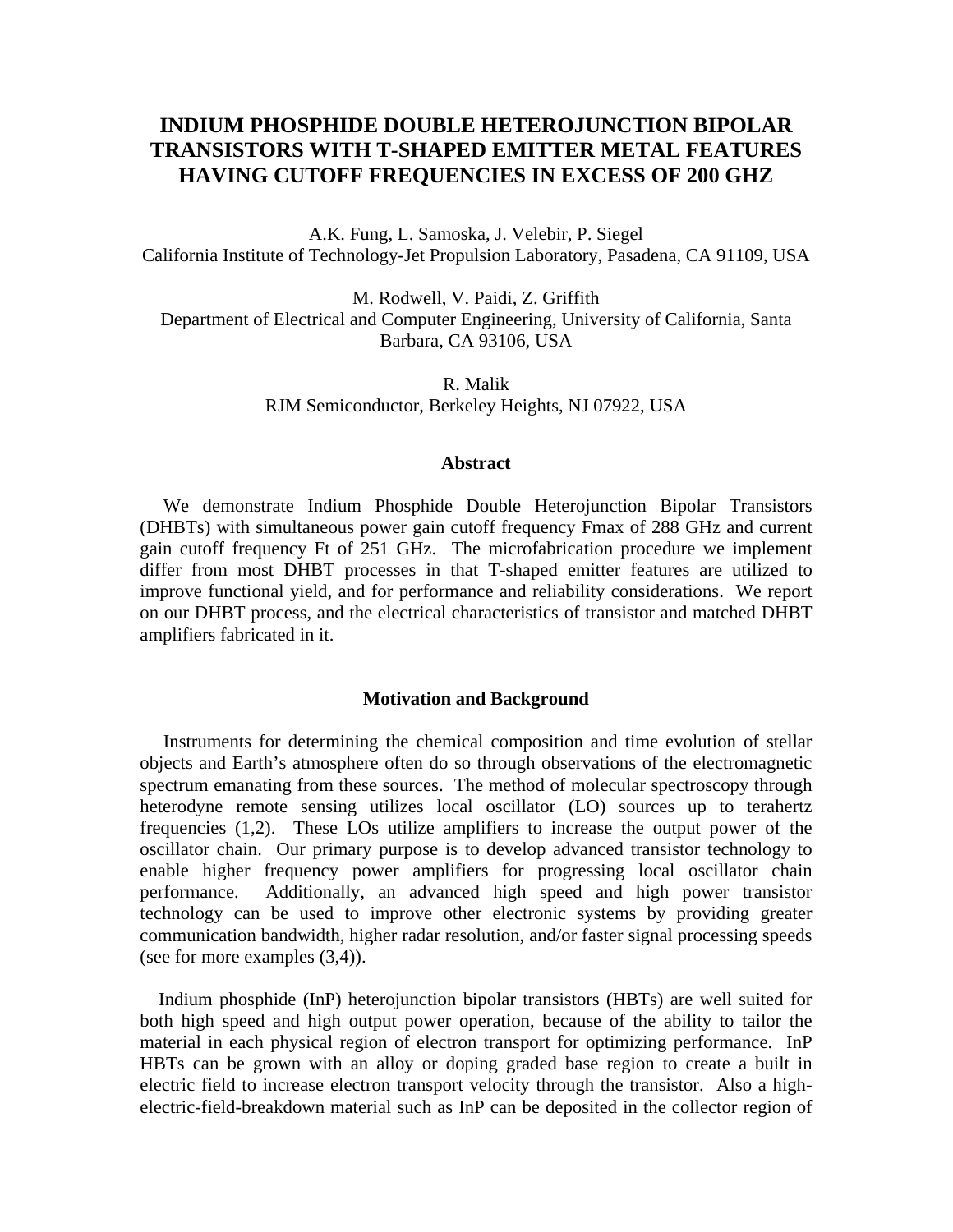the transistor so that it may operate at higher voltages while maintaining short electron transport distances for speed. Recent efforts in InP HBTs have produced some of the fastest transistors in the world. Through lateral scaling by undercutting the collector epitaxy, HBTs with Fmax of 687 GHz and Ft of 215 GHz have been reported (5). By vertically scaling in reducing the epitaxial thickness of HBTs, Fmax and Ft of 246 and 604 GHz, respectively, have been demonstrated (6). Simultanous high Fmax and Ft of 505 and 391 GHz, respectively, have also been shown through scaling and minimizing parasitic resistances (7). Ensuing electronics operating at record speeds have been produced. Static frequency dividers clocked at over 150 GHz have been measured (8,9).

# **InP DHBT T-Emitter Structure**

 The InP DHBT epitaxial material used in this study is grown by molecular beam epitaxy and consists of a 120 nm InP silicon doped emitter, a 30 nm carbon graded doped InGaAs base layer from  $5x10^{19}$  to  $8x10^{19}$  cm<sup>-3</sup>, and a 170nm InP silicon doped collector. Electron beam lithography is used to produce submicron sized emitter stripe widths. Stepper lithography is used in all other patterning steps. Etching is done entirely with wet chemistry and metal deposition with electron beam evaporation. Passivation is made with benzocyclobutene. Gold airbridges are used for interconnects. All other aspects of the process is similar to the conventional triple mesa process discussed elsewhere (see for example ref. 4).

 The T-emitter metal feature in this study is produced with a trilayer PMMA/copolymer/PMMA resist stack and electron beam lithography in a metal liftoff process. The T-emitter structure relaxes the requirement of undercut etching of the emitter metal feature, compared to the conventional rectangular emitter structure in a self-aligned base metal process. This is because the T-emitter feature provides in advance the shadow mask spacer for base metal deposition unlike the conventional process that defines the spacer during the emitter metal undercut etch step (see Fig. 1). In the conventional process simultaneous etching of the emitter semiconductor to the base layer and emitter undercut etching to form the base metal spacer is required. In addition we have observed improved functional yield with T-shaped emitters. We attribute this to the spacer the T-emitter provides, such that even in the case of incomplete or uneven etching of the emitter semiconductor material in the vicinity along the periphery of the emitter metal stripe in defining the base metal spacer, the T-emitter still provides for a spacer. Also because the T-emitter allows for wet etching to initiate in the [100] direction during the base-emitter metal spacer formation, the etch has better access to the emitter semiconductor epitaxy to aid etching, in contrast to the conventional process where the spacer etch initiates primarily in the in-plane [011] and [01-1] directions, blocked by the emitter metal. Other advantages of using the T-emitter arises from a thicker allowable base metal that may be deposited compared to the conventional structure (see Fig. 1). Thicker base metal can improve transistor performance by reducing the electrical and thermal resistance, and inductance of the base metal stripe. For reliability considerations, it has been previously reported that emitter stripes with the long dimension aligned in the [01-1] direction are more electrically invariant under thermal-electrical stress tests (10). The cause of this has been attributed to effects related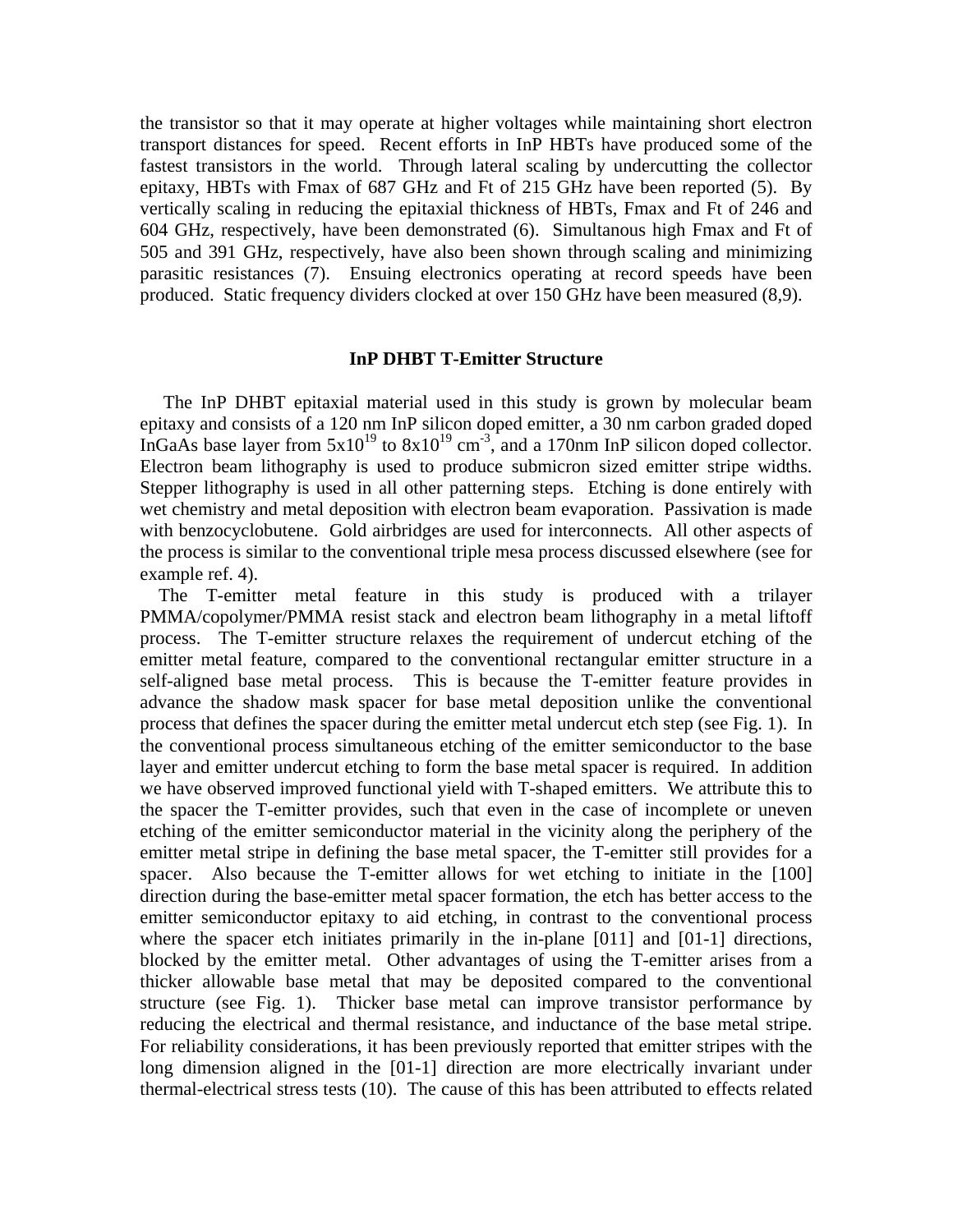to the angle that the etched emitter semiconductor layer makes with the base semiconductor layer. The T-emitter structure process proceeds equally well with the emitter stripe aligned in either the [011] or [01-1] orientation, and so in the T-emitter process we aligned the emitter stripe in the [01-1] direction. In contrast, in the conventional self-aligned base metal process the emitter stripes are generally aligned with the long dimension in the [011] direction because the acute angle of the etched emitter material to base layer provides for the spacer between the etched emitter semiconductor layer and the self-aligned base metal that is subsequently deposited, for preventing electrical shorting. Figure 1(a) shows the v-groove emitter profile after emitter etch for the T-emitter structure oriented along the [01-1] direction. The dove-tail profile in the standard emitter structure for an emitter stripe arranged in the [011] direction is shown in Figure 1(b).

#### **InP DHBT Electrical Characteristics**

 DC electrical characteristics of HBTs show small signal current gain β of approximately 40. Typical common-emitter current-voltage characteristics are shown in Figure 2(a). RF S-parameter measurements are made with an Agilent 8510C vector network analyzer and GGB Industries Inc. coplanar waveguide probes. On-wafer linereflect-line calibration standards are used to de-embed the DHBT's S-parameters from their coplanar waveguide wiring environment. Mason's unilateral gain U and current gain H21 are calculated from the measured S-parameters as a function of frequency and are displayed in Figure 2(b). A standard –20dB/dec extrapolation based on the behavior of a single pole hybrid-pi model is used to determine Fmax to be 288 GHz and Ft to be 251 GHz, where the extrapolated U and H21 crosses 0 dB gain.

 Amplifier designs based on approximated models for the epitaxial layer structure and transistor layout have also been fabricated. Matching and stabilization are done with stub tuning and NiCr resistors (see Fig. 3(a)). RF characterization in W-band (75-110 GHz) is performed with an Agilent 8510C with Oleson Microwave Lab WR-10 waveguide frequency extenders and GGB coplanar waveguide probes. Figure 3(b) shows the measured gain S21 magnitude of a MMIC amplifier. Peak gain S21 is 3.9dB at 82.5 GHz. Performance of initial amplifiers is limited due to the approximate models used prior to the fabrication run.

#### **Conclusion**

 Advances in transistor technology in speed and output power are needed to advance instruments for NASA remote sensing and commercial/military applications in communications, radar and signal processing. We have developed InP DHBT technology with T-emitter metal features for increasing functional yield, and with the goal of improving performance and reliability of the transistors. DHBTs with Fmax of 288 and Ft of 251 GHz have been demonstrated, and also a prototype MMIC W-band amplifier with peak gain of 3.9 dB at 82.5 GHz. The present generation of DHBTs has cutoff frequencies that are over 100 GHz higher than our previous generation of transistors (11).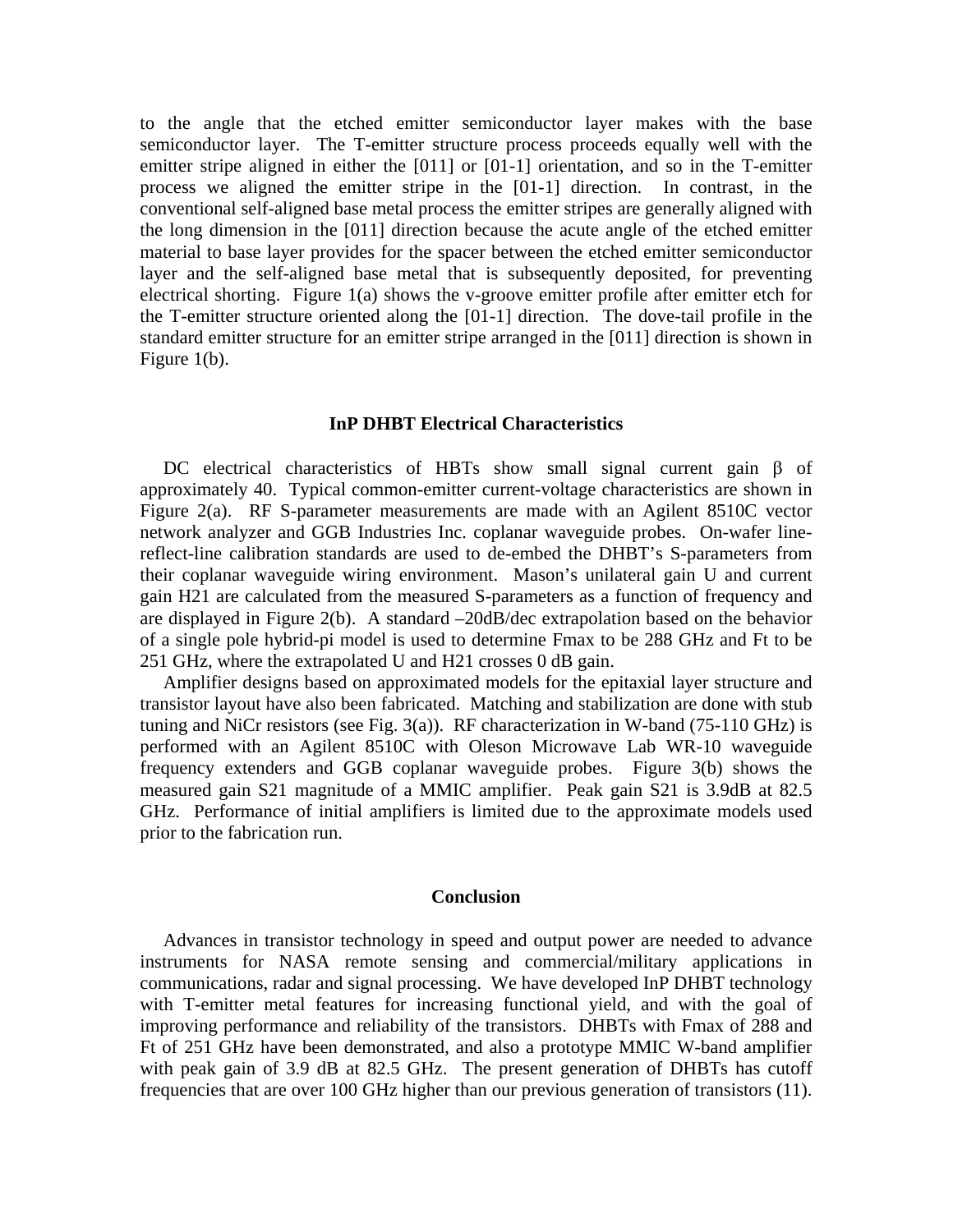Additional scaling in the lateral and vertical dimensions of the transistors is expected to continue to increase performance. Modeling of fabricated transistors for future designs will improve MMIC amplifiers. Studies are required to determine if the T-emitter stripe orientation and benzocyclobutene emitter-base junction coverage for passivation provide adequate reliability for practical applications.

# **Acknowledgments**

 The research and development presented in this paper is carrier out at the California Institute of Technology Jet Propulsion Laboratory, a federally funded research and development center under a contract with the MDA under contract DTRA-01-03-C-0033, managed by DTRA. The authors thank Richard Muller and Pierre Echternach at JPL for providing electron beam lithography.

# **References**

1. G. Chattopadhyay, E. Schlecht, J. Ward, J. Gill, H. Javadi, F. Maiwald, and I. Mehdi, IEEE Trans. Microwave Theory Tech., 52, 1538 (2004).

2. A. Maestrini, J. Ward, J. Gill, H. Javadi, E. Schlecht, G. Chattopadhyay, F. Maiwald, N.R. Erickson, and I. Mehdi, IEEE Microwave and Wireless Components Lett., 14, 253  $(2004)$ .

3. D. Streit, R. Lai, A. Oki, A. Gutierrez-Aitken,  $14<sup>th</sup>$  Indium Phosphide and Related Materials Conf., 11 (2002).

4. B. Jalali and S. Pearton, *InP HBTs Growth, Processing, and Applications*, Artech House Inc., Boston (1995).

5. D. Yu, K. Choi, K. Lee, B. Kim, H. Zhu, K. Vargason, J.M. Kuo, P. Pinsukanjana, and Y.C. Kao, IEDM Tech. Digest, 557 (2004).

6. W. Hafez and M. Feng, Appl. Phys. Lett., 86, 152101 (2005).

7. Z. Griffith, M. Dahlstrom, M.J.W. Rodwell, X.-M. Fang, D. Lubyshev, Y. Wu, J.M. Fastenau, W.K. Liu, IEEE Electron Device Lett., 26, 11 (2005).

8. Z. Griffith, M. Dahlstrom, M.J.W. Rodwell, M. Urteaga, R. Pierson, P. Rowell, B. Brar, S. Lee, N. Nguyen, C. Nguyen, Proc. Bipolar/BiCMOS Circuits and Tech., 176  $(2004)$ .

9. G. He, J. Howard, M. Le, P. Partyka, B. Li, G. Kim, R. Hess, R. Bryie, R. Lee, S. Rustomji, J. Pepper, M. Kail, M. Helix, R.B. Elder, D.S. Jansen, N.E. Harff, J.F. Prairie, E.S. Daniel, and B.K. Gilbert, IEEE Electron Device Lett., 25, 520 (2004).

10. K. Kurishima, S. Yamahata, H. Nakajima, H. Ito, and N. Watanabe, IEEE Electron Device Lett., 19, 303 (1998).

11. A. Fung, L. Samoska, J. Velebir, P. Siegel, M. Rodwell, V. Paidi, Z. Griffith, M. Urteaga, and R. Malik, Proc. 15<sup>th</sup> International Symposium on Space TeraHertz Technology, 323 (2004).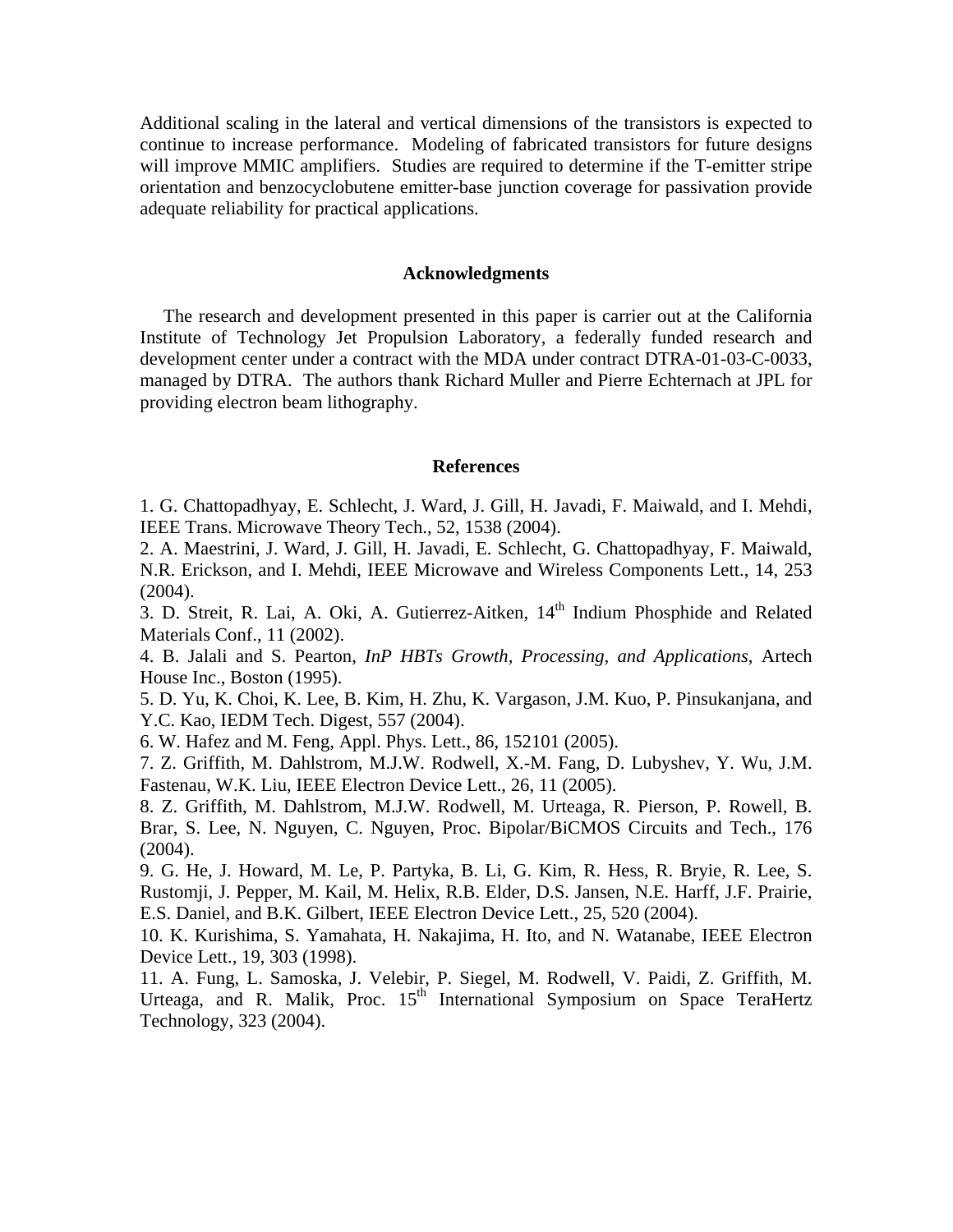

Figure 1. Scanning electron microscopy photos of profiles of emitter metal features after etching to the base layer. Base metal is drawn in for illustration. (a) T-emitter structure allows for more control of the base metal spacer distance and maximum base metal thickness through lithography. (b) In the conventional emitter structure the base metal spacer is set by the undercut etch, and the base metal height is fixed by the emitter epitaxy thickness.



Figure 2. Electrical characteristics of a nominal 0.3x9 um<sup>2</sup> emitter stripe DHBT in the common emitter configuration. (a) Collector current versus collector-emitter voltage for different base currents. Small signal gain  $\beta$  is ~40 at Vce of 2V and Ic of 12 mA. (b) Mason's unilateral gain (U) and current gain (H21) calculated from measured RF S-parameters as a function of frequency. Extrapolated power gain cutoff frequency  $F_{\text{max}}$  is 288 GHz and current gain cutoff F<sub>t</sub> is 251 GHz. DC bias conditions are Vce = 2.01V, Ic = 14.97mA, Vbe = 0.985V,  $Ib = 396.5uA.$